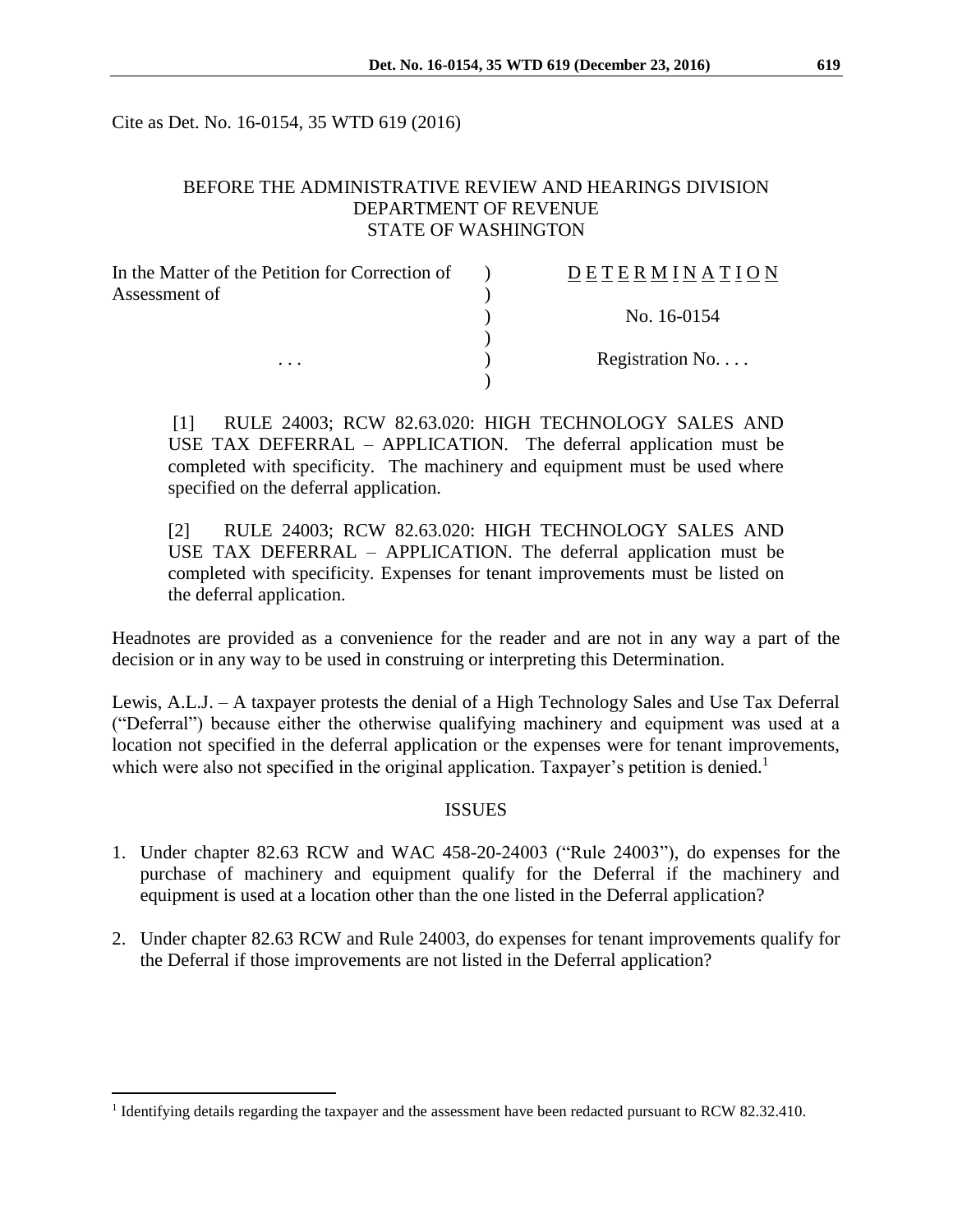# FINDINGS OF FACT

Taxpayer develops and licenses voice recognition technology. Taxpayer's applications run on incar systems, personal navigation devices, PC tablets, entertainment systems, smart phones, and mobile computing devices.

On November 12, 2013, Taxpayer applied for a Deferral for machinery and equipment used at its facility located in . . . , Washington. On November 14, 2013, the Department of Revenue's ("Department") Special Programs Division ("Special Programs") informed Taxpayer that the Deferral was approved based on the information provided in the application. The application stated that the location of the investment project was . . . , Washington. Thus, Taxpayer's application was for the costs of machinery and equipment used in research and development operations at its . . . , Washington location. Over the next fourteen months, Taxpayer made substantial purchases increasing the amount of deferral from the original application's \$ ... amount to  $\$\ldots$ .

In early 2015, Taxpayer contacted Special Programs and requested a Deferral completion audit. On June 30, 2015, the Audit Division issued a  $\$\ldots$  assessment.<sup>2</sup> The audit narrative explained that it disallowed the deferral taken on: 1) the purchase of machinery and equipment located at . . . , Washington, and 2) structural expenses.

The audit narrative explained that certain purchases of machinery and equipment were disallowed because they were used at a different location than the one specified in the deferral application. Specifically, the deferral application granted a deferral for machinery and equipment located at: . . . , Washington. The audit disallowed the deferral taken on the purchases of machinery and equipment located at . . . , Washington.

The audit narrative also explained that the purchases of tenant improvements were disallowed because Taxpayer had only applied for the Deferral on the purchase of machinery and equipment.

Taxpayer disagreed with the assessment. On July 27, 2015, Taxpayer filed a petition requesting correction of the assessment. Taxpayer's petition disputed the denial of the Deferral on both the equipment purchased for an adjacent location and the tenant improvements. Taxpayer made the following arguments in regards to the denial of the deferral on the equipment purchased for an adjacent location:

- The application did not indicate that a separate application must be completed for qualifying equipment used at an adjacent location.
- Nothing in Chapter 82.63 indicates that an eligible investment project is limited to machinery and equipment used at a single mailing address.
- Much of the equipment that was denied the deferral was laptop computers, software, smartphones, and similar equipment that are inherently mobile.

 $\overline{a}$ 

<sup>&</sup>lt;sup>2</sup> The \$ . . . assessment consisted of \$ . . . tax, \$ . . . interest, and \$ . . . assessment penalty.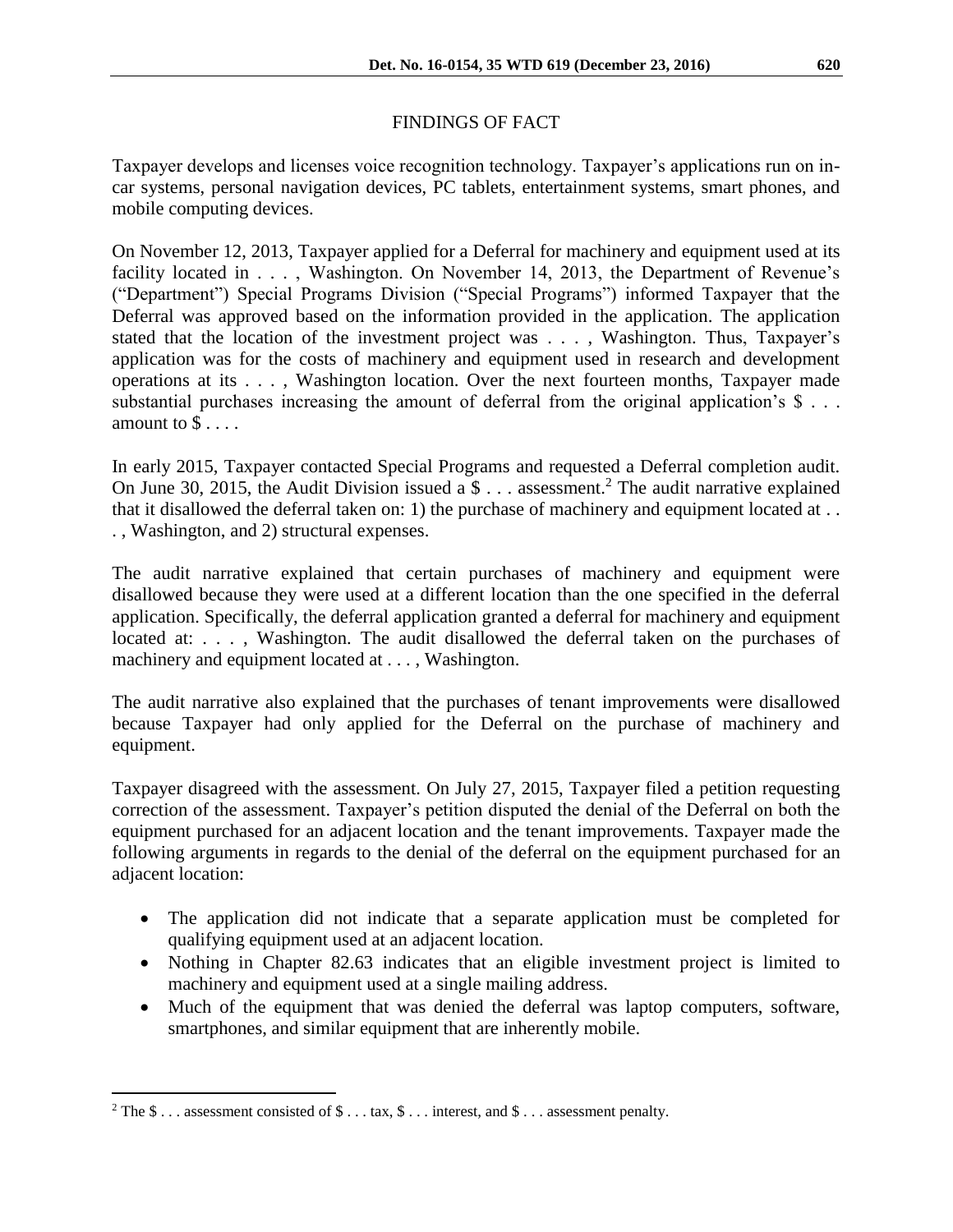Taxpayer made the following arguments in regards to the denial of the deferral on tenant improvements:

- The failure to request a deferral on tenant improvements was an oversight based on a lack of familiarity with the Deferral application form.
- The Department does not provide a legal basis for denying the Deferral based on inadvertently failing to provide estimates for the specific types of costs on the application form.

## ANALYSIS

Generally, all sales of tangible personal property in Washington are subject to retail sales tax. RCW 82.08.020(1). In addition, the use of tangible personal property in Washington is generally subject to use tax when retail sales tax has not already been paid on that tangible personal property. RCW 82.12.020(2). Thus, a taxpayer is liable for either retail sales tax or use tax on the purchase of, or first use of, tangible personal property in Washington, unless some specific exception applies. Additionally, construction labor & materials are subject to retail sales tax.

One such exception is the Deferral. Chapter 82.63 RCW provides a sales and use tax deferral program for equipment and buildings used for research and development in the fields of advanced computing, advanced materials, biotechnology, electronic device technology, and environmental technology. The benefits of the deferral program are only available to businesses that meet the requirements of the program. Under the provisions of chapter 82.63 RCW and Rule 24003, entitlement to the deferral not only requires performing qualifying research and development, but also complying with certain procedural requirements.

Here, the Department does not challenge that Taxpayer performed qualifying research and development. Rather, certain purchases were denied the Deferral because of deficiencies in the application.

Rules of statutory construction must be adhered to in reviewing Taxpayer's qualification for the deferral. Tax statutes conferring credits, exemptions, refunds, or deductions are strictly construed*. Lacey Nursing v. Dep't of Revenue*, 128 Wn. 2d 40, 905 P.2d 338 (1995). Tax credits are "a matter of legislative grace, and taxpayers bear the burden of clearly showing that they are entitled to them." *Schumacher v. US*, 931 F.2d 650, 652 (10th Cir. 1991); *accord Port of Seattle v. State*, 101 Wn App. 106, 1 P.3d 607 (2000). Anyone claiming a benefit or deduction from a taxable category has the burden of showing that he qualifies for it. *Lacey Nursing v. Dep't of Revenue*, 128 Wn.2d 40, 905 P.2d 338 (1995); *Port of Seattle v. State*, 101 Wn. App. 106, 1 P.3d 607 (2000); Det. No. 13-0279, 33 WTD 75 (2014). Thus, in this case because Taxpayer seeks the benefit of a tax [deferral], it bears the burden of showing that it is entitled to the [deferral].

RCW 82.63.020 requires those seeking participation in the deferral program to file an application. RCW 82.63.020(1) provides:

Application for deferral of taxes under this chapter must be made before initiation of construction of, or acquisition of equipment or machinery for the investment project. In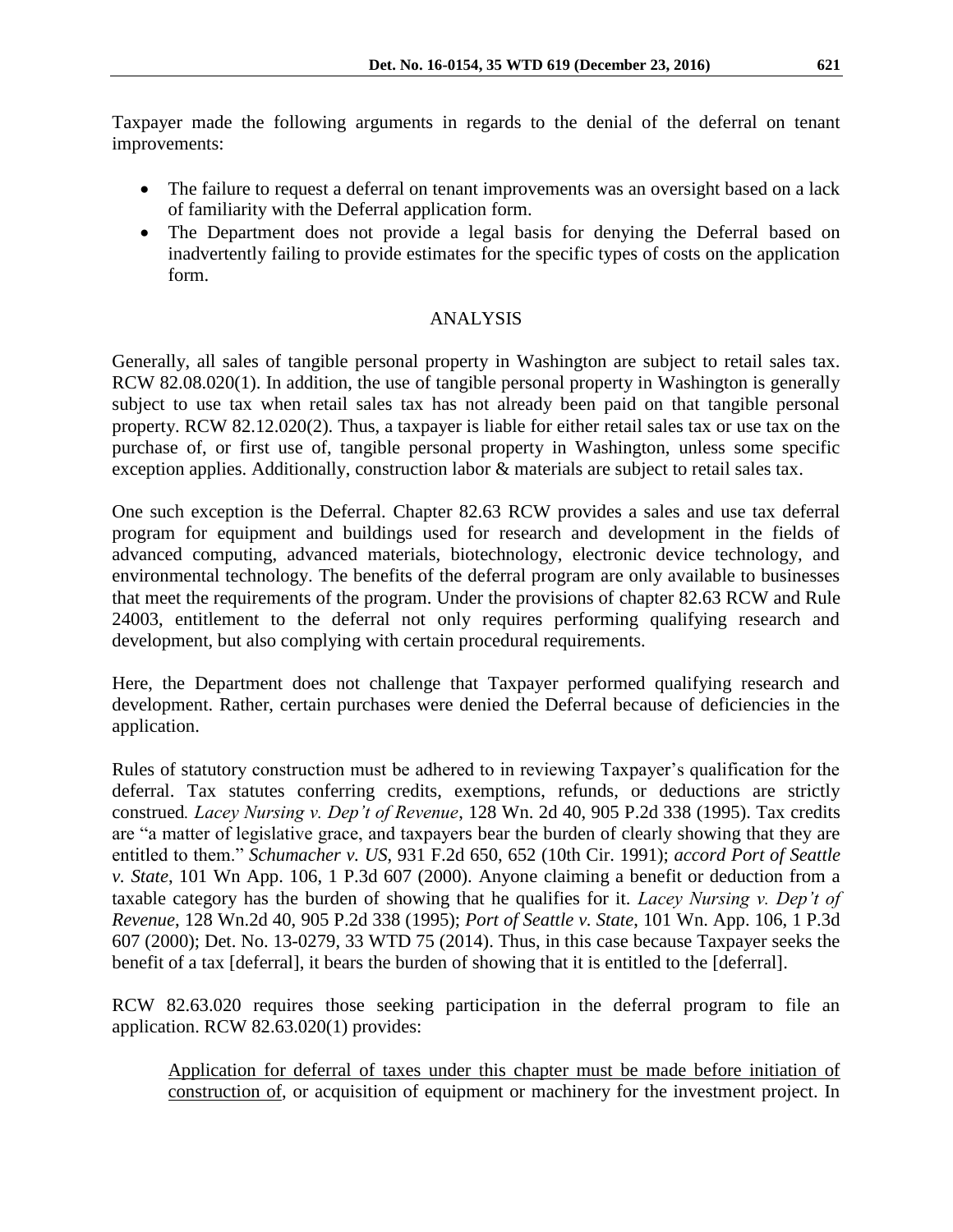the case of an investment project involving multiple qualified buildings, applications must be made for, and before the initiation of construction of, each qualified building. The application must be made to the department in a form and manner prescribed by the department. The application must contain information regarding the location of the investment project, the applicant's average employment in the state for the prior year, estimated or actual new employment related to the project, estimated or actual wages of employees related to the project, estimated or actual costs, time schedules for completion and operation, and other information required by the department. The department must rule on the application within sixty days.

(Emphasis added.)

Rule 24003(5) mirrors the requirements of RCW 82.63.020 regarding the requirements to file timely applications:

Applicants must apply for deferral to the department of revenue before the initiation of construction of, or acquisition of equipment or machinery for the investment project. When an application for sales and use tax deferral is timely submitted, costs incurred before the application date are allowable, if they otherwise qualify. In the case of an investment project consisting of "multiple qualified buildings," applications must be made for, and before the initiation of construction of, each qualified building.

Similarly, Rule 24003(5)(e) mirrors the requirements of RCW 82.63.020 in regards to the requirement to file information regarding location of the investment projects:

The application form should include information regarding the location of the investment project, the applicant's average employment in Washington for the prior year, estimated or actual new employment related to the project, estimated or actual wages of employees related to the project, estimated or actual costs, and time schedules for completion and operation. The application form may also include other information relevant to the project and the applicant's eligibility for deferral.

RCW 82.63.020 and Rule 24003 make clear that the application must be completed with specificity. The application is approved or [disapproved] based on the information the Taxpayer provides. While a Taxpayer has the right to rely on written instructions provided by the Department, the Department will not be bound by instructions it gives based on inaccurate or incomplete information. RCW 82.32A.020.

Taxpayer appealed the denial of purchases made for tenant improvements. Taxpayer's application made no mention of requesting the Deferral for structural expenses. The Deferral Certificate states it is only valid for machinery and equipment:

This authorization extends only to state and local retail sales tax and use tax due by the CERTIFICATE HOLDER for qualified machinery and equipment.